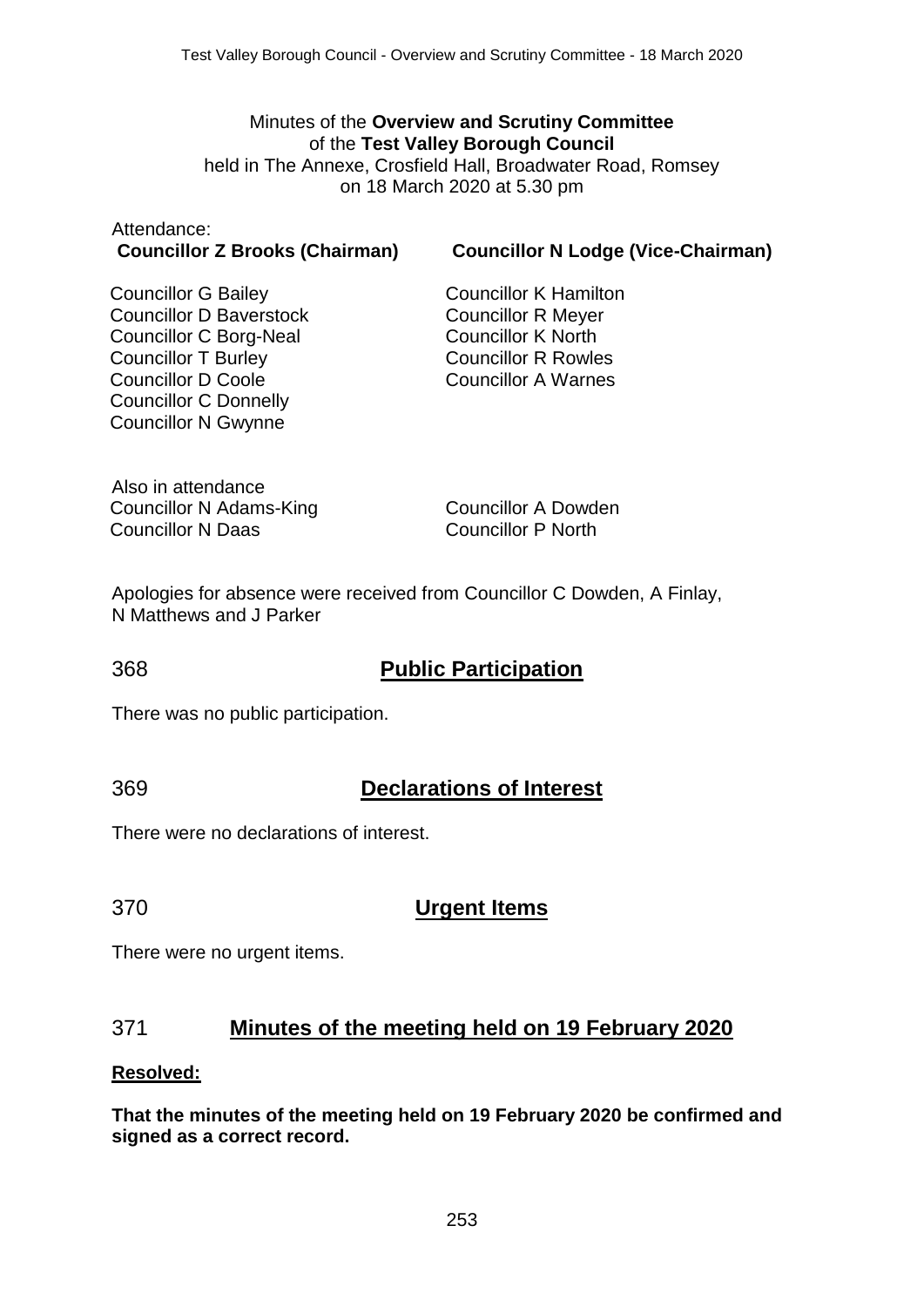## 372 **Call in Items**

There were no call in items.

## 373 **Urgent decisions taken since last meeting**

No urgent decisions have been taken since the last meeting.

## 374 **Appointment of Vice Chairman**

#### **Resolved:**

**That Councillor Lodge be appointed as Vice-Chairman until the first meeting after Annual Council in 2020.**

## 375 **Updates on Panels**

The Chairman drew Members' attention to Annex 2 of the Work Programme report which detailed updates on ongoing panels.

Councillor Baverstock requested that the report back on the 'Future of Health provision in Andover and Romsey' Panel be deferred. This was in light of the recent announcement that Adelaide Surgery in Andover is to shut on 31 October and also no response has been received from Southern Health on future plans for Romsey Hospital.

Councillor Borg Neal reported that the first meeting of the Armed Forces Covenant Panel will be held on Monday 23 March in Conference Room 2, Beech Hurst at 6pm.

## 376 **Climate Emergency Draft Action Plan**

Consideration was given to a report of the Head of Planning Policy and Economic Development to consider the draft Climate Emergency Action Plan.

In October 2018, the Intergovernmental Panel on Climate Change issued a special report in relation to global warming. Following this a number of UK local authorities started declaring climate emergencies. In response to the increased focus on the climate, the Council declared a climate emergency on 4 September 2019. The Council invited the Overview and Scrutiny Committee to establish a cross party work group comprising Council Officers and Members (including the Environmental Portfolio Holder), with a remit to draw together the existing work of the Council in reducing the impacts of climate change and develop an action plan that identifies the steps the Council can take to achieve carbon neutrality as quickly as possible.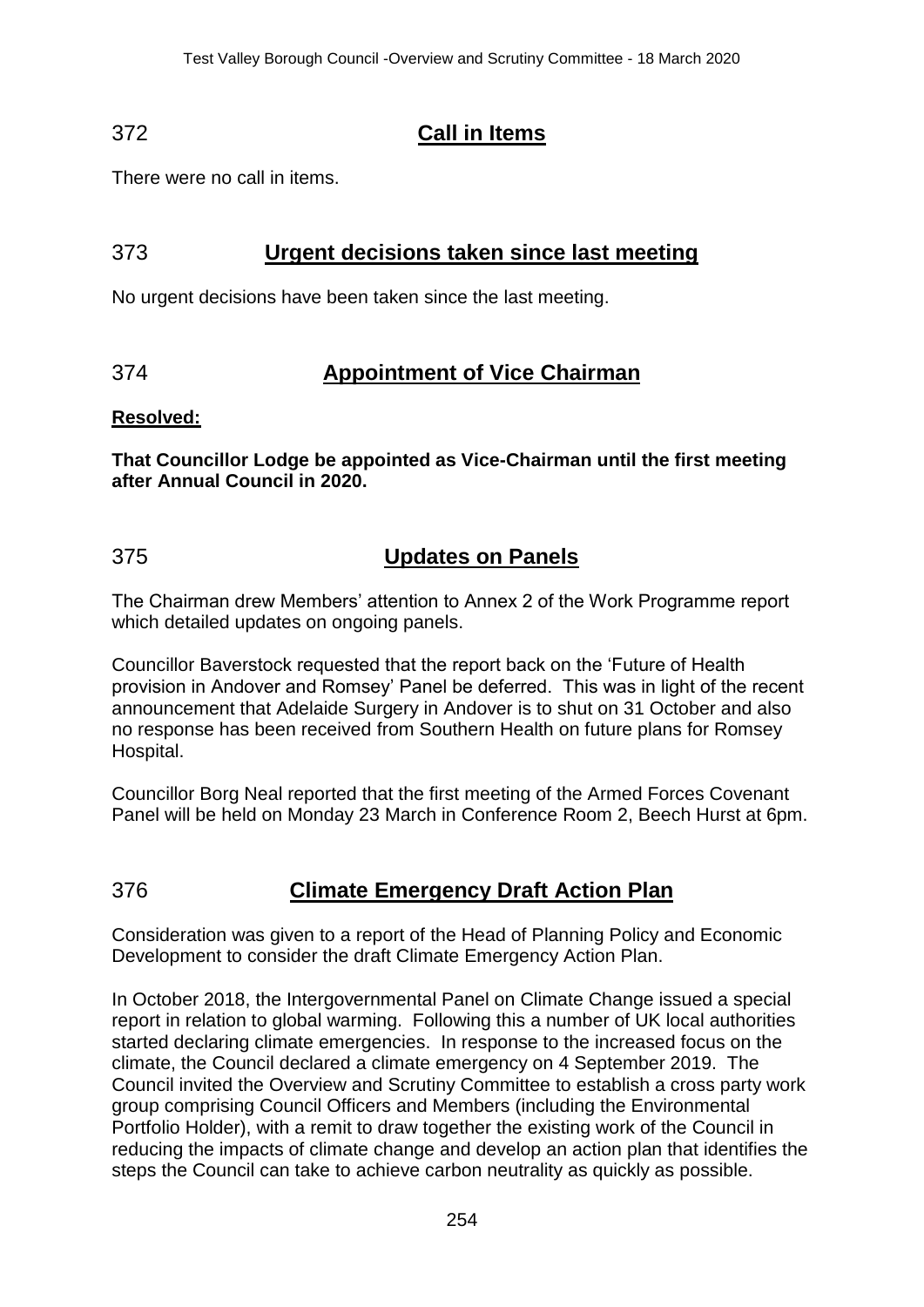In order to produce a Climate Emergency Action Plan, Overview and Scrutiny were tasked with establishing a cross party working group that would develop the plan. At the Overview and Scrutiny meeting of 16 October the draft scoping document was presented and agreed. This proposed seven cross party member/officer work streams which were;

- Digital and smart working
- Premises and Asset Management
- Transport, Fleet and Plant
- Reducing, reusing, recycling
- Enhancing the natural environment
- Working with communities and businesses
- Infrastructure and built environment.

All Members, not just those on OSCOM, had the opportunity to be part of the work streams. As part of drafting the action plan the 'working with communities and businesses' work stream spoke and shared ideas with Parish Councils and other organisations.

The draft action plan set out how the Council intended to respond to the climate emergency. The actions focused on how the Council functions and its role as an employer and how it can move towards being carbon neutral.

Members commented and agreed on each of the work streams and made comments on the draft plan. Main changes discussed:

- Monitoring reviewed timescales for update reports and an approach for discussing new actions / ideas
- Actions: Corporate Actions amended so all actions are throughout the timeline, rather than short term
- Actions: Property & Energy moved the action in relation to windows to throughout the timeline; moved the rainwater harvesting and living wall actions to medium term
- Actions: Property & Energy amended living wall action to also include green roofs

The Committee were advised that monitoring would be carried out through the Overview and Scrutiny Committee and performance management. There would also be an opportunity to update and add further actions to the plan.

#### **Recommended to Council:**

**That the draft Climate Emergency Action Plan annexed to the report be agreed.**